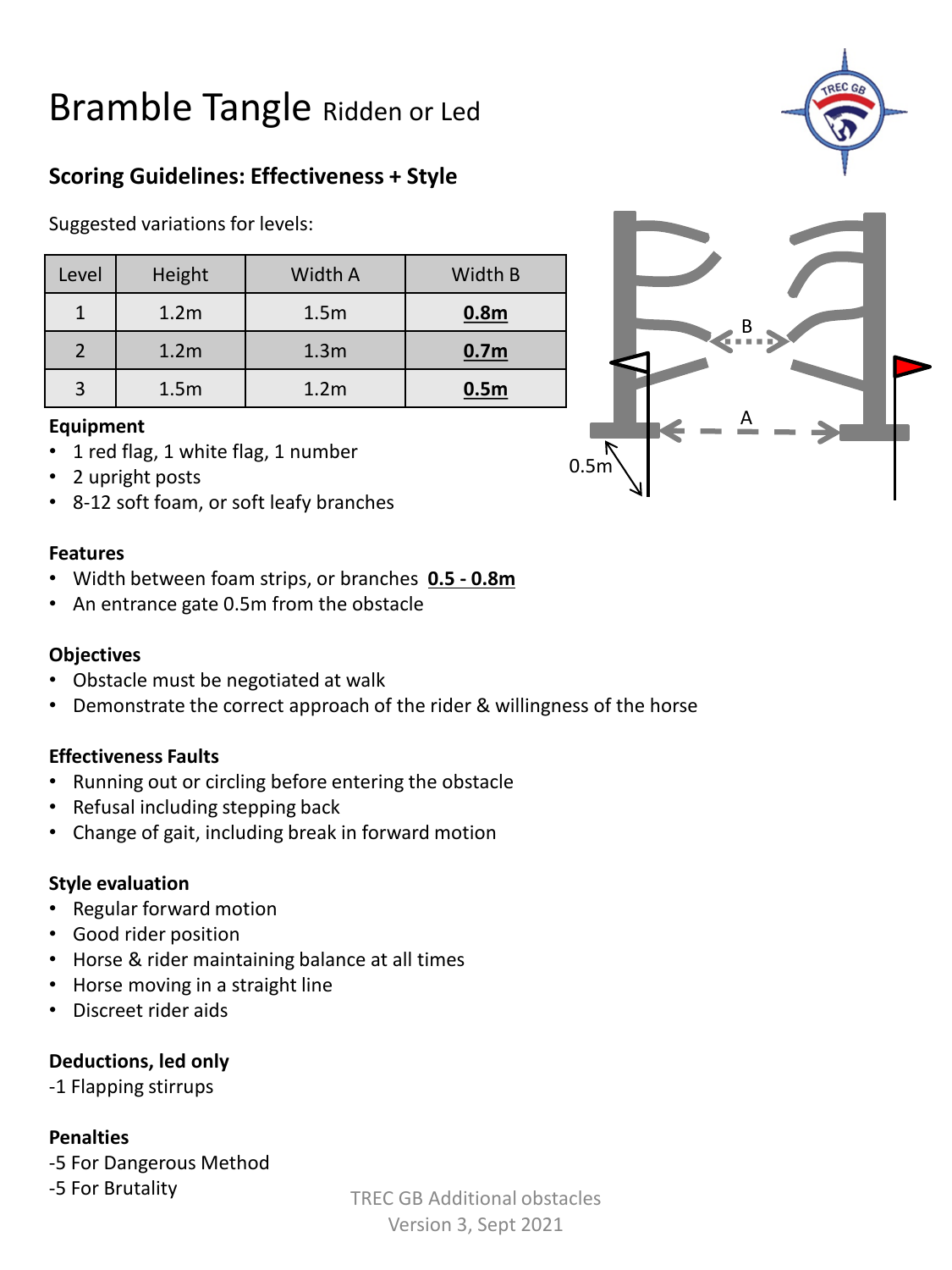# Horse Stile Ridden or Led

## **Scoring Guidelines: Effectiveness + Style**

Suggested variations for levels:

| Level |                       |
|-------|-----------------------|
|       | Ride straight through |
|       | Turn through 90°      |
|       | Turn through 90°      |

#### **Equipment**

- 1 or 2 red flags, 2 white flags, 1 number
- 4 posts
- 4 boards
- 2 side rails

#### **Features**

- Board height **0.25m**, maximum, preferably fixed
- Entry Board width 2m, minimum
- Distance between boards 2m, minimum
- Obstacle may be straight through, or turn through 90°

#### **Objectives**

- Obstacle must be negotiated at walk
- Demonstrate the correct approach of the rider & willingness of the horse.

#### **Effectiveness Faults**

- Running out or circling before entering the obstacle
- Refusal including stepping back
- Change of gait, including break in forward motion

#### **Style evaluation**

- Knocking the boards **-1 for each touch of the boards**
- Regular forward motion
- Good rider position
- Horse & rider maintaining balance at all times
- Horse moving in a straight line
- Discreet rider aids

#### **Deductions, led only**

-1 Flapping stirrups

#### **Penalties**

-5 For Dangerous Method -5 For Brutality

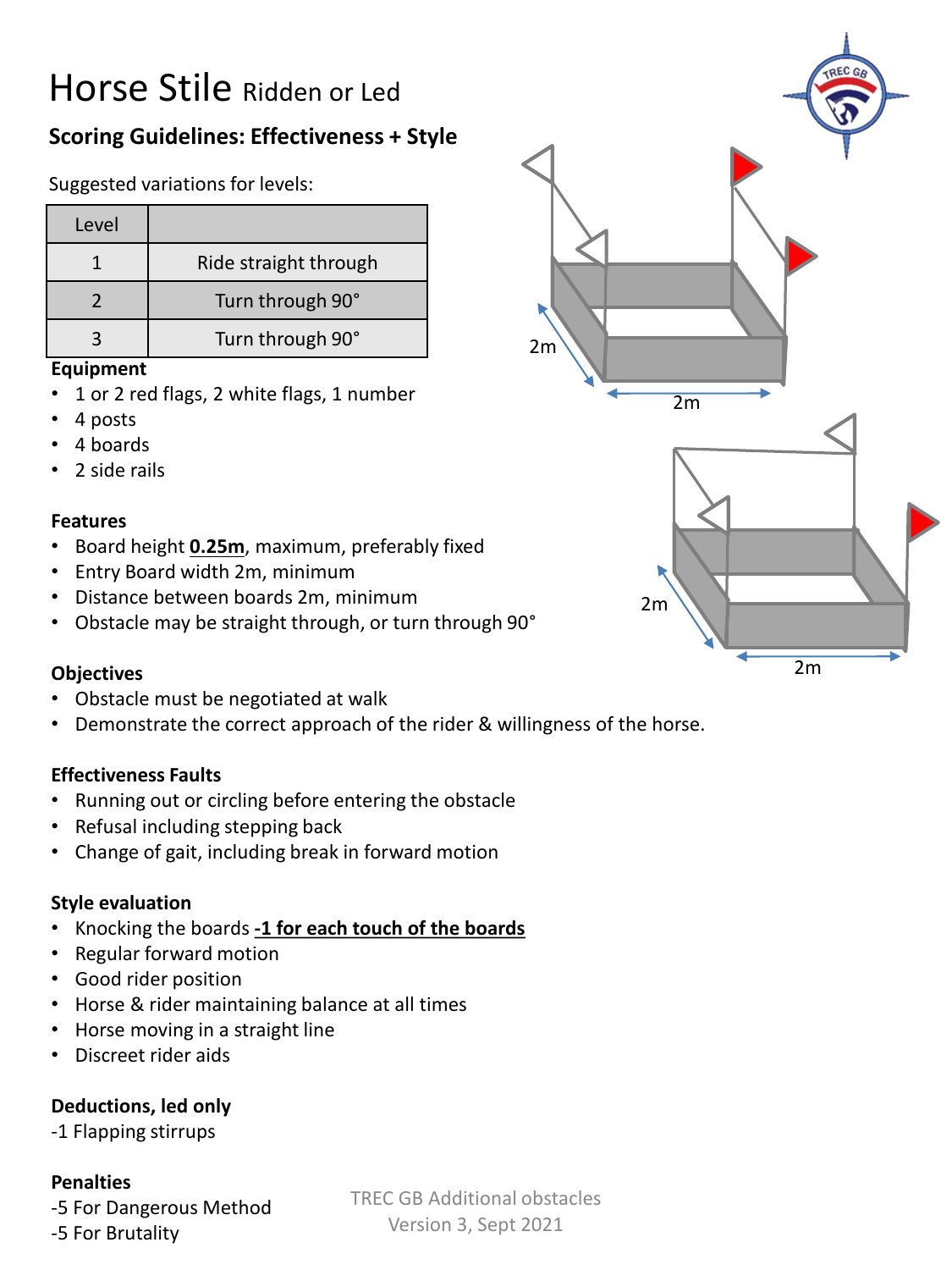# Kilnhanger Steps (Tree Roots)

### **Scoring Guidelines: Effectiveness + Style**

| Level   | <b>Suggested Variations</b>      |
|---------|----------------------------------|
| 1 & 2   | Fan of 4 poles, ground or raised |
| $3 - 4$ | Fan of up to 6 poles, raised     |

#### **Equipment**

- 2 red flag, 2 white flag, 1 number
- 4 to 6 poles or similar



#### **Features**

- Poles or similar, round ground poles, preferably fixed
- If raisers are used, 20cm maximum height of the riser
- Obstacle must be in a fan or arc shape, to suit all size equines
- In fan or arc, suggested distances, top 1.2m mid 80cm to 40 cm as a minimum

#### **Objectives**

- Obstacle must be negotiated in trot
- Demonstrate the correct approach of the rider & willingness of the horse

#### **Effectiveness Faults**

- Running out or circling before entering the obstacle
- Refusal including stepping back
- Change of gait, including break in forward motion
- Dislodging the poles, when raised

#### **Style evaluation**

- Touching the poles
- Regular forward motion
- Good rider position
- Horse & rider maintaining balance at all times
- Discreet rider aids

#### **Penalties**

- -5 For Dangerous Method
- -5 For Brutality

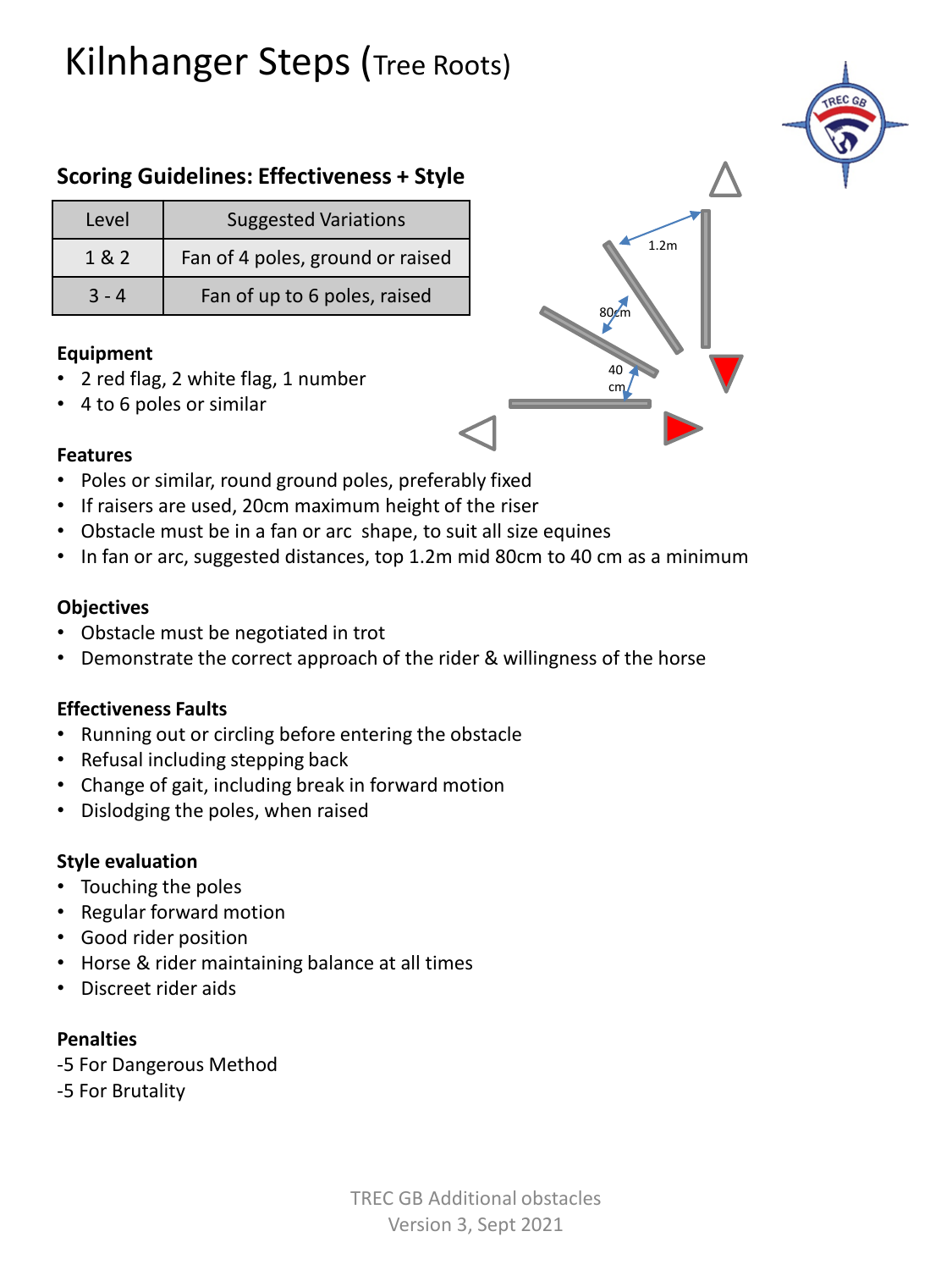# Road Closed - Ridden or Led

### **Scoring Guidelines: Effectiveness + Style**

#### **Equipment**

- 2 red flag, 2 white flag, 1 number
- 8 poles or similar

#### **Features**

- Poles or similar
- Corridor width 2m

#### **Objectives**

- Obstacle must be negotiated at walk
- Demonstrate the correct approach of the rider & willingness of the horse.
- The horse and rider enter the obstacle at A, ride to B,
	- **front feet to go over marked line**
- Rein Back towards C,
	- **back feet to go over marked line.**
	- then exit the obstacle forwards through A
- Led only. The rider must face the horse during the Rein Back
- **B and C positions to be decided by course designer**

#### **Effectiveness Faults**

- Running out or circling before entering the obstacle
- Refusal including stepping back
- Change of gait, including break in forward motion
	- Stopping at B & C, to perform the changes of direction, is allowed

2m

**B Or C 2m**

A

2m

**8m**

**C Or B 2m**

- Knocking the poles, or stepping onto marked edges, if poles are not used
- Stepping out of the marked area, horse or rider, zero score for effectiveness

#### **Style evaluation**

- Regular movement, both forwards or backwards
- Good rider position
- Horse & rider maintaining balance at all times
- Calmness and obedience of horse
- Discreet rider aids

#### **Deductions, led only**

-1 Flapping stirrups

#### **Penalties**

-5 For Dangerous Method -5 For Brutality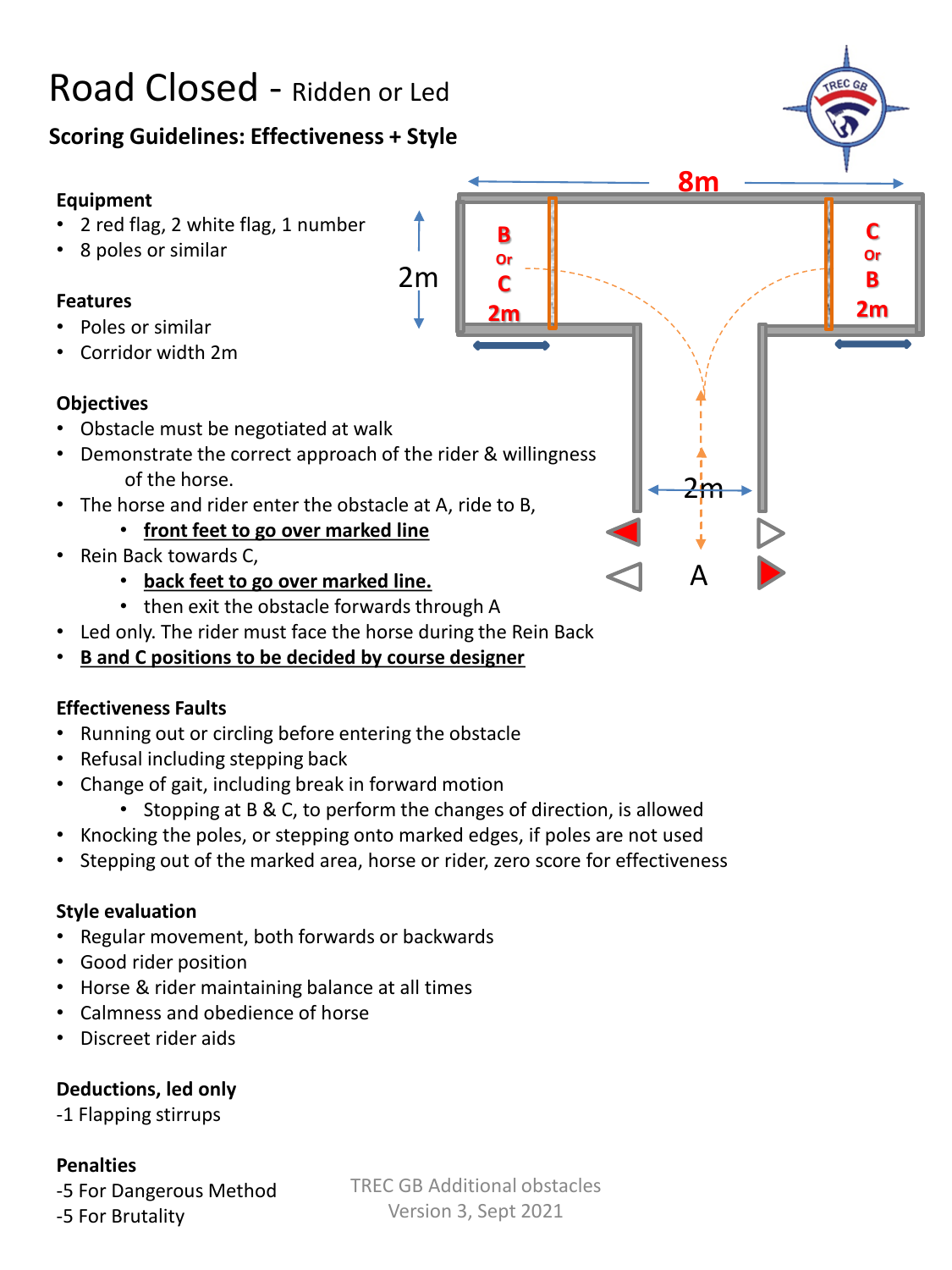# Led Reinback

### **Scoring Guidelines: Effectiveness + Style**

Suggested variations for levels:

| Level   |                   |                    |
|---------|-------------------|--------------------|
|         | Width 1m          | Reinback 2m        |
|         | Width 90cm        | Reinback 2m - 3m   |
| $3 - 4$ | <b>Width 90cm</b> | <b>Reinback 3m</b> |

#### **Equipment**

- 2 red flag, 2 white flag, 1 number
- 4x 4m poles or similar
- Sawdust or markers to indicate Reinback zone.

#### **Features**

- Poles or similar, **preferably fixed to ground, in a straight line**
- Distance between poles and zones, as per variations above
- **Only the poles touched during the backward movement are taken into account**
- **The pace of the horse to entering or exiting the obstacle is a free choice Objectives**
- Obstacle must be negotiated led
- Demonstrate the correct approach of the rider & willingness of the horse
- The rider must face the horse during the rein back

#### **Effectiveness Faults**

- Running out or circling before entering the obstacle
- Refusal including stepping back
- Change of gait, including break in forward motion
- Knocking touching any poles, both horse and rider, until front feet of horse leave the 'zone'
- Horse or rider stepping out, zero score for effectiveness

#### **Style evaluation**

- Regular backwards motion
- Good rider position
- Discreet rider aids, voice may be used
- **All methods are accepted if they are discreet**
- **Horse moving backwards in a straight line Deductions**
- -1 for flapping stirrups

#### **Penalties**

- -5 For Dangerous Method
- -5 For Brutality

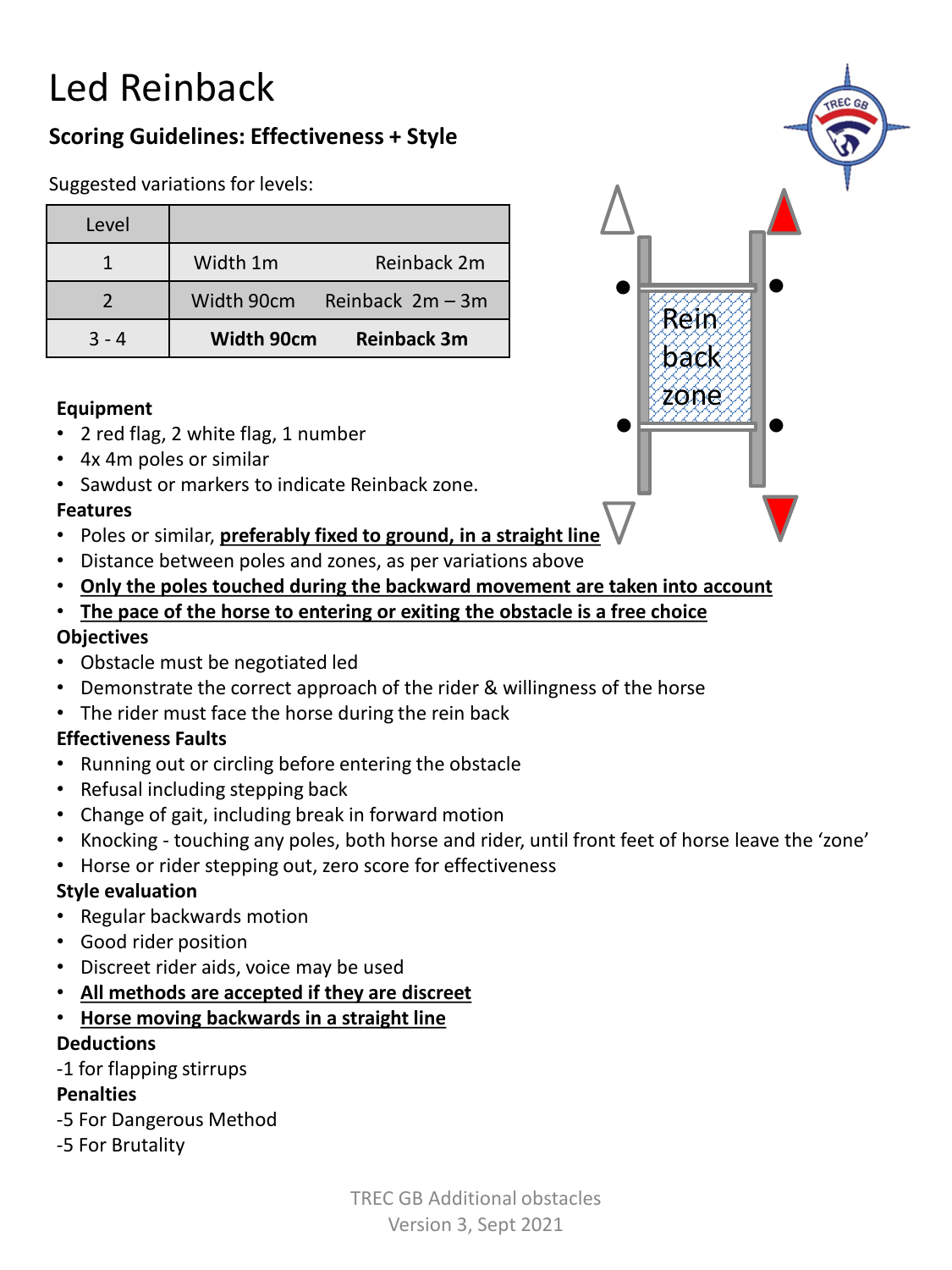# Turnabout Box – Ridden or Led

### **Scoring Guidelines: Effectiveness + Style**

#### **Equipment**

- 2 red flag, 2 white flag, 1 number
- 4 poles or similar to mark the area

#### **Features**

- Poles or similar
- Square 'Box' area width length 3m maximum

#### **Objectives**

- Obstacle must be negotiated at walk
- Demonstrate the correct approach of the rider & willingness of the horse
- The horse and rider enter the obstacle at A, ride to towards B, Turn 360° within the Box and exit forwards through C

#### **Effectiveness Faults**

- Running out
- Running out or circling before entering the obstacle
- Refusal including stepping back
- Change of gait, including break in forward motion
- **Stepping on, or outside of the marked area, horse or rider, will result in a zero score for effectiveness**

A

B

 $\mathsf{\mathsf{C}}$ 

#### **Style evaluation**

- Regular movement
- Good rider position
- Horse & rider maintaining balance at all times
- Discreet rider aids

#### **Deductions, led only**

-1 Flapping stirrups

#### **Penalties**

-5 For Dangerous Method

-5 For Brutality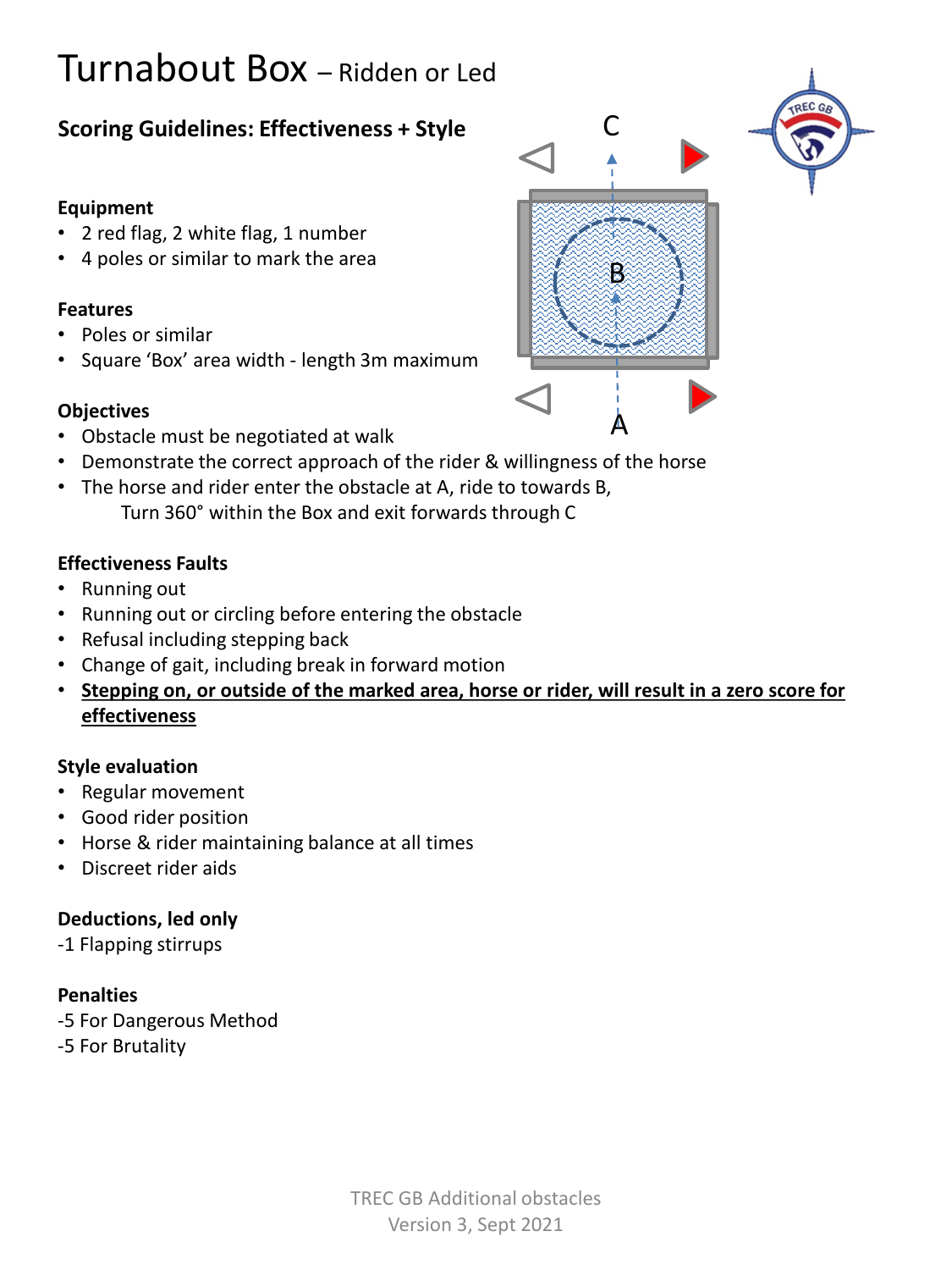# Weave Ridden or Led **Arena use ONLY**

### **Scoring Guidelines: Effectiveness + Style**

| Level | <b>Corridor Width</b>                           |  |
|-------|-------------------------------------------------|--|
| 1 & 2 | 5m minimum, based on the<br>actual objects used |  |
| 3 & 4 | 4m minimum, based on the<br>actual objects used |  |

#### **Equipment**

- 2 red flags, 2 white flags, 1 number
- 6 **tall** poles or objects

#### **Features**

• Cones, poles or objects placed a minimum 2m apart

#### **Objectives**

- Obstacle must be negotiated in walk
- Ride the specified route i.e. Weave through each obstacle
- To demonstrate the flexibility and obedience of your horse by walking around the path of the obstacle
- The dimensions of the obstacle & number of poles may be altered between levels, with minimum dimensions as per diagram

#### **Effectiveness Faults**

- Touching cones, poles or objects
- Running out or circling before entering the obstacle
- Refusal including stepping back
- Change of gait or break of pace (resuming walk will not be penalised further)
- If less than half done in walk, zero for obstacle
- Stepping **on or** outside the corridor , will result in a zero score for effectiveness

#### **Style evaluation**

- Regular forward motion
- Good rider position, with discreet rider aids
- Horse & rider maintaining balance at all times

#### **Deductions, led only**

-1 Flapping stirrups

#### **Penalties**

- -5 For Dangerous Method
- -5 For Brutality

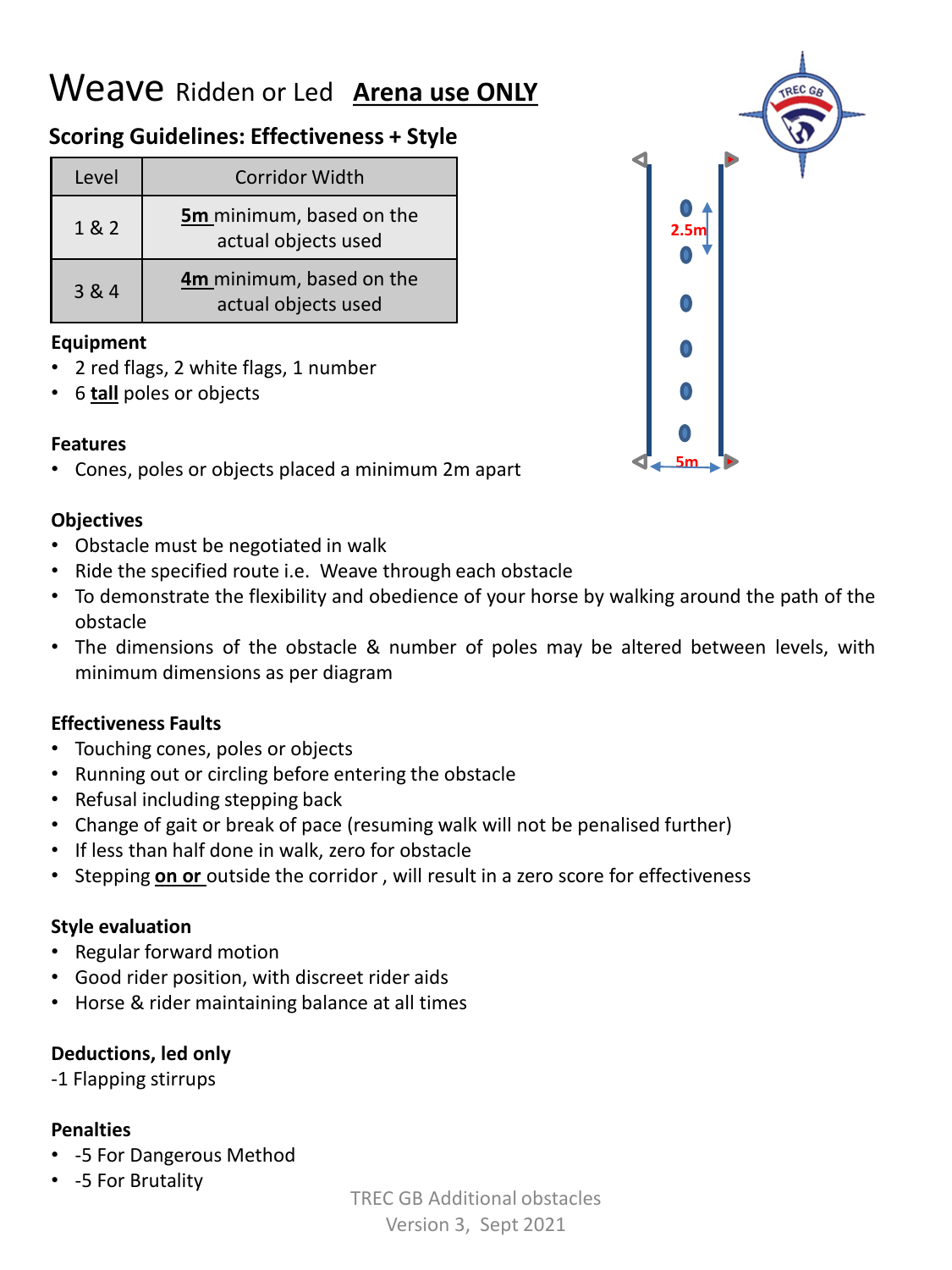# Fallen Branches Ridden or Led

### **Scoring Guidelines: Effectiveness + Style**

| Level | <b>Suggested Variations</b>                |  |
|-------|--------------------------------------------|--|
| 1 & 2 | Line of poles, raised on one side max 20cm |  |
| 3 & 4 | Line of poles, raised on one side max 30cm |  |

#### **Equipment**

- 2 red flags, 2 white flags, 1 number
- 4 to 6 poles or similar

#### **Features**

- The distance between the poles will be determined as per course designer
- On a curve, or straight but not too close
- The path taken can be determined by the riders. But they must go over each pole in order
- Poles raised on alternate ends. Maximum raiser heights as above in variations

#### • **Poles, or branches, can be offset and do not have to be evenly spaced**

#### **Objectives**

- Obstacle must be negotiated in walk
- Demonstrate the correct approach of the rider & willingness of the horse

#### **Effectiveness Faults**

- Running out or circling before entering the obstacle
- Refusal including stepping back
- Change of gait, including break in forward motion
- Dislodging the poles, when raised
- Change of gait or break of pace (resuming walk will not be penalised further)
- If less than half done in walk, zero for obstacle

#### **Style evaluation**

- Touching the poles
- Regular forward motion
- Good rider position
- Horse & rider maintaining balance at all times
- Discreet rider aids
- Change of gait or break of pace (resuming walk will not be penalised further)
- If less than half done in walk, zero for obstacle

#### **Deductions, led only**

• -1 Flapping stirrups

#### **Penalties**

-5 For Dangerous Method -5 For Brutality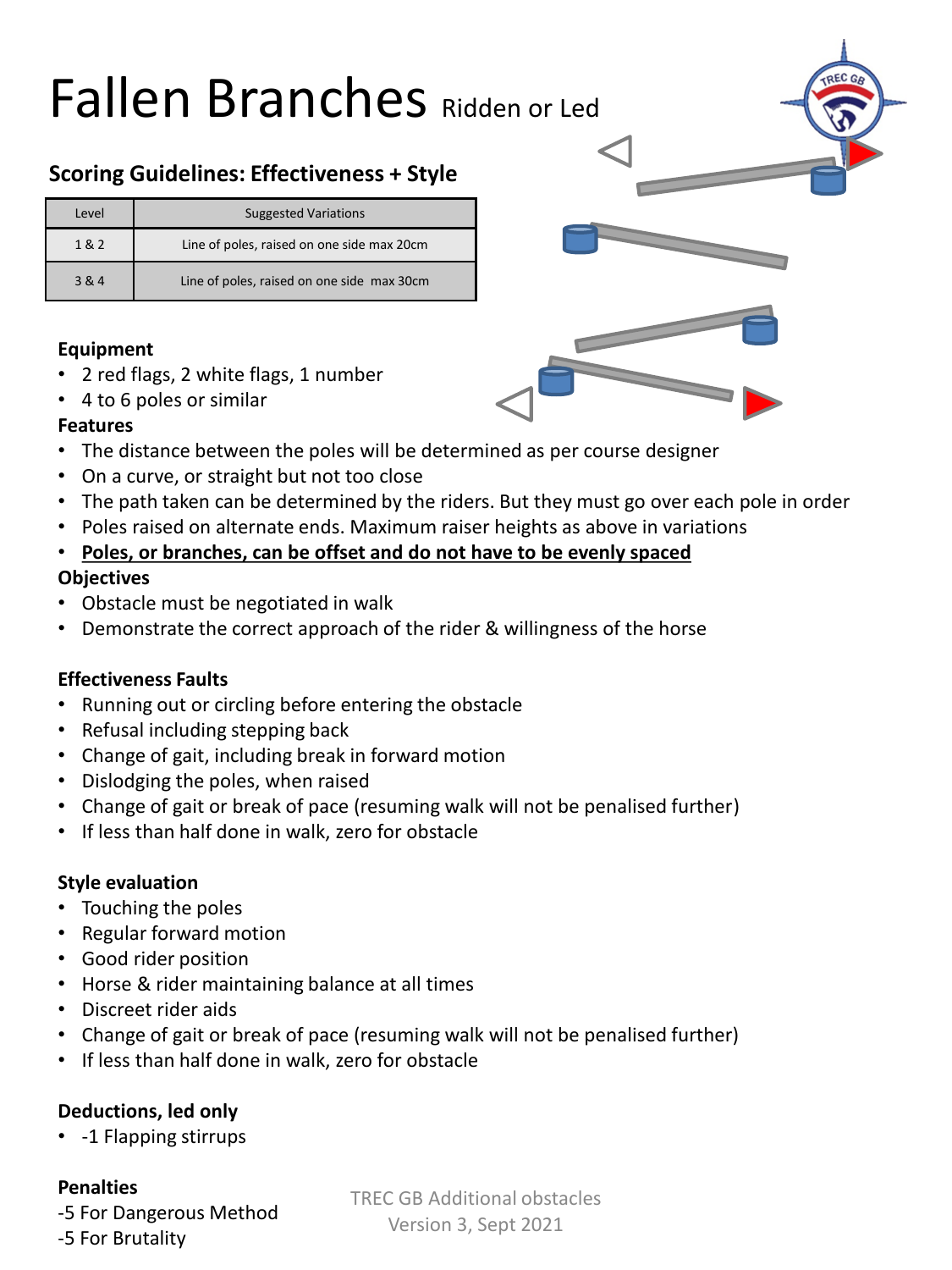# Teardrop **Arena use only**

### **Scoring Guidelines: Effectiveness + Gait**

| L1        |  | One Handed - or Both |  |
|-----------|--|----------------------|--|
| $L2 - L4$ |  | One Handed - or Both |  |
| Gait (G)  |  | Points               |  |
| Walk      |  | $-2$                 |  |
| Trot      |  | 0                    |  |
| Canter    |  |                      |  |

#### **Equipment**

- 2 red flags, 2 white flags, 1 number
- Cone/Barrel

#### **Features**

- Go around cone & return, on either rein
- Recommended distance 10m for L1 & L2
- Recommended distance 15m for L3 & L4
- Entrance/exit, 3m wide
- Entrance gate 2m for L4

#### **Objectives**

- To show the appropriateness of the rider's aids & obedience of the horse when asked to turn around the cone/marker, back to finish
- Ride at chosen pace turn around the marker & return in the original pace
- Riders choice of rein, free choice of circle size, to suit rider/horse
- **Course designer to specify how many hands are to be used, to be shown on course plan**

#### **Effectiveness Faults**

- Change of gait, including break in forward motion
- Running out or circling before entering the obstacle
- Refusal including stepping back
- Knocking over or touching the Barrel

#### **Penalties**

- -5 For Dangerous Method
- -5 For Brutality

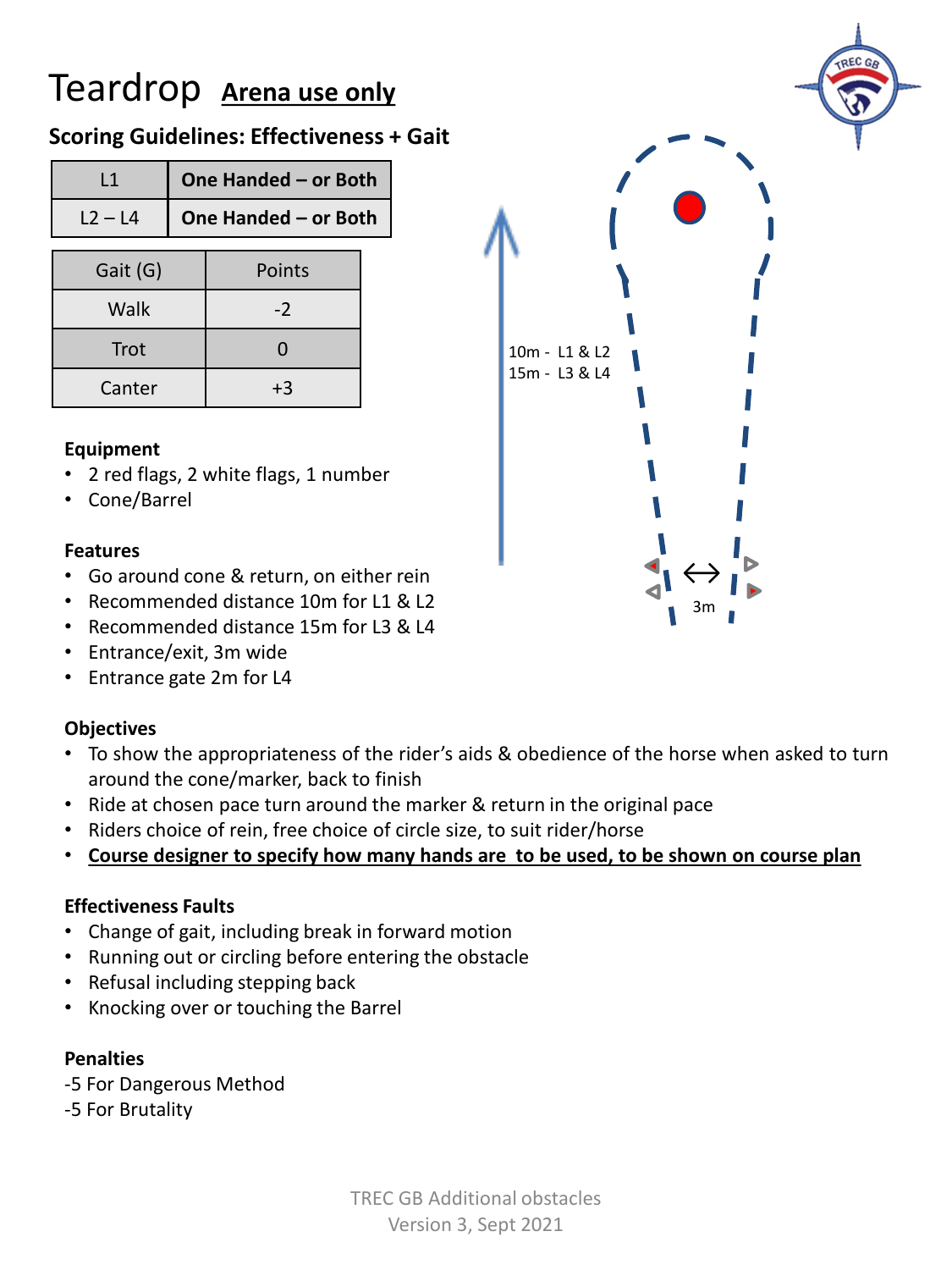# Ridden L

### **Scoring Guidelines: Effectiveness + Gait**

| Level  |                                      | <b>Suggested Variations</b>  |        | 9 <sub>m</sub> |     |    |
|--------|--------------------------------------|------------------------------|--------|----------------|-----|----|
|        | 1 & 2<br>Corridor width 2m in 3m Out |                              |        |                | ZJN |    |
| 3 & 4  |                                      | Corridor width, 2m in 2m Out |        |                |     |    |
|        | Gait (G)                             |                              | Points |                |     | 9m |
|        | Walk                                 |                              | $-2$   |                |     |    |
| Trot   |                                      |                              |        |                |     |    |
| Canter |                                      | $+3$                         |        |                |     |    |

#### **Equipment**

- 2 red flags, 2 white flags, 1 number
- 4 poles or markers

#### **Features**

- Gaited corner, L shape
- Can be ridden on either rein, as indicated by course designer

#### **Objectives**

- To show the appropriateness of the rider's aids & obedience of the horse
- Ride at chosen pace between start and finish

#### **Effectiveness Faults**

- Change of gait, including break in forward motion
- Touching the poles
- Running out or circling before entering the obstacle
- Refusal including stepping back
- Stepping out of the marked area, zero score for effectiveness

#### **Penalties**

- -5 For Dangerous Method
- -5 For Brutality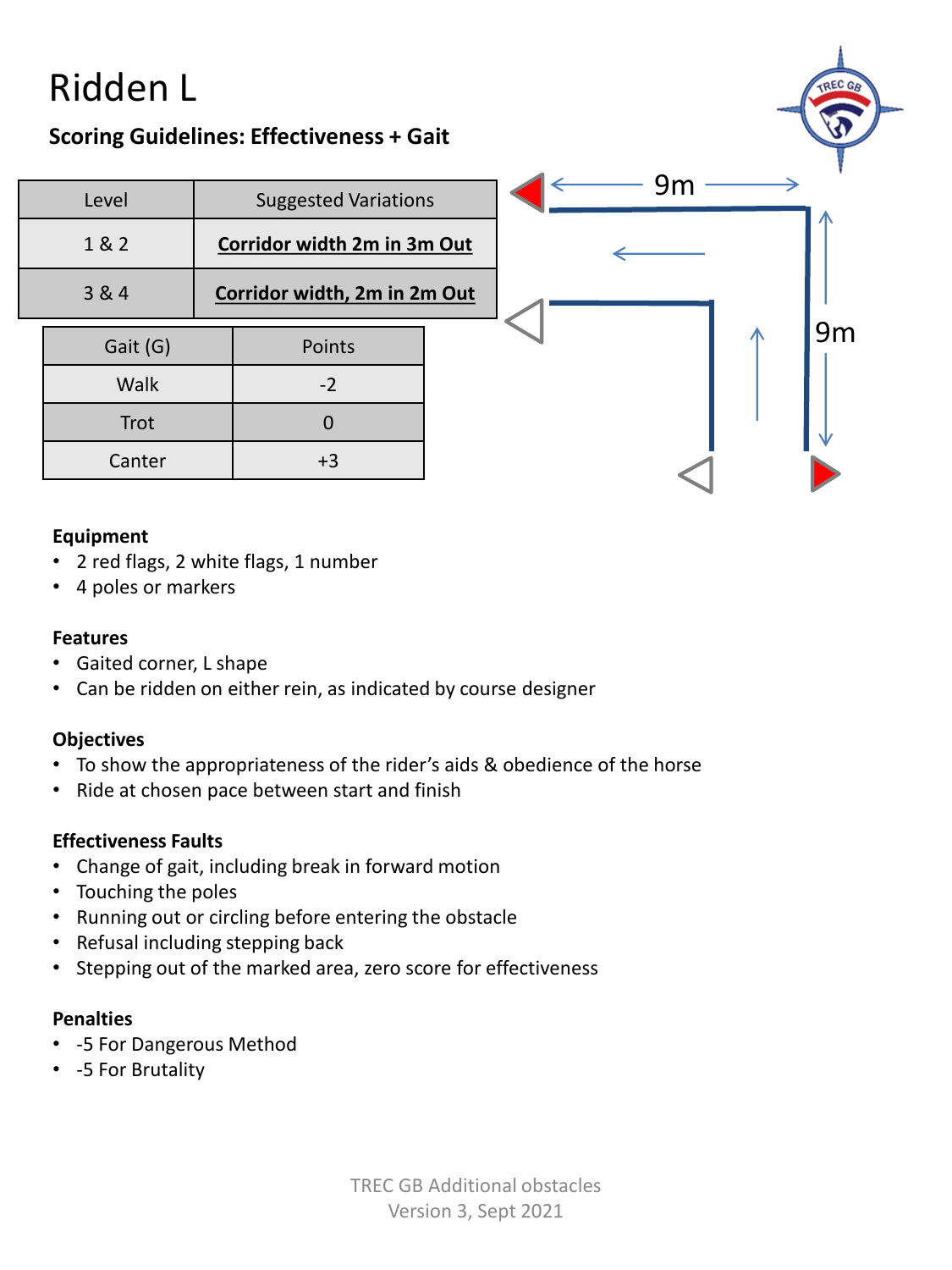# Roundabout

### **Scoring Guidelines: Effectiveness + Gait**

|           | <b>Both Hands</b> |
|-----------|-------------------|
| $12 - 14$ | One Handed        |

| Gait (G)    | Points |
|-------------|--------|
| Walk        | $-2$   |
| <b>Trot</b> |        |
| Canter      | +3     |

#### **Equipment**

- 4 red flags, 4 white flags, 1 number
- Cone/Barrel
- Markers for corridor

#### **Features**

- Inner circle **12m** minimum diameter
- Barrel or similar to mark Start & Finish
- A minimum of **4m** each side of the barrel will not be judged
- **The rider must stop at the barrel when starting/finishing the obstacle as is intended Objectives**
- To show the appropriateness of the rider's aids & obedience of the horse
- Ride and maintain chosen pace around the marked corridor
- The direction of travel will be chosen by the course designer
- Pace must be maintained until rear legs are clear of the finish markers

#### **Effectiveness Faults**

- Change of gait, including break in forward motion.
- **The whole horse must cross the start and finish lines in their chosen gait**
- Running out or circling before entering the obstacle
- Refusal including stepping back
- Knocking over the Barrel, **will result in a zero score**
- Stepping on outer or inner corridor markers, or outside of either, will result in a zero score
- L2 L4 Only. If an object is used, but dropped or not placed back on the barrel correctly, **will result in a zero score.**

#### **Penalties**

- -5 For Dangerous Method
- -5 For Brutality



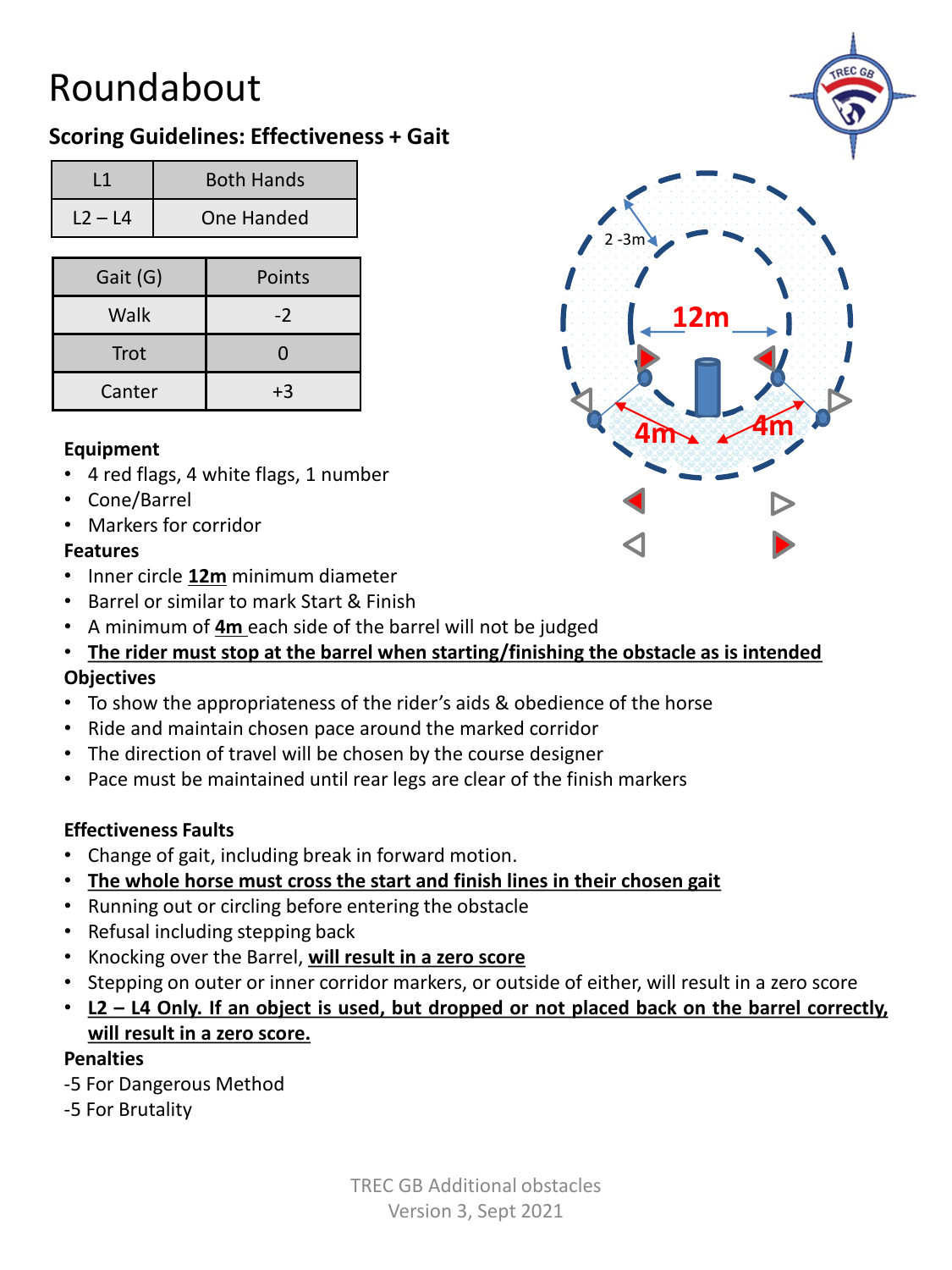# **Arena Immobility** – In Hand

### **Scoring Guidelines: Time Obstacles**

#### **Equipment required**

- 2 stopwatches
- 2 cones or similar
- 2 Red flags, 2 white flags, 1 number
- Cones or sand to mark 'zone' 1m Diameter

#### **Objectives**

- Demonstrate the obedience and calmness of the horse
- When they are asked to stand in one place while the rider moves away.
- Horse to remain still, 10 seconds for maximum score

#### **Procedure**

• The rider has 10 seconds to position the horse between the markers/cones and to step into their zone. If they exceed 10 seconds then zero for the obstacle

Rider Zone

2m

2.5m

- The  $1<sup>st</sup>$  timer starts when either horse or rider enters the obstacle flags
- The 1st timer stops and 2nd timer starts as soon as the rider steps into their zone
- The 2nd timer stops when the rider moves to intervene, steps out of their zone, or when a horse's hoof moves, either forwards, backwards or sideways
- The reins/rope should still be held throughout, though they should be loose without a 'contact'. Points will be deducted if they are considered tight
- Use of the voice is authorised, but no hand signals, or body movements to encourage the horse to remain 'parked'
- When notified the time is up horse and rider can leave the obstacle through the marked exit

#### **Deductions**

- -1 for flapping stirrups
- -1 to -3 for tight reins

#### **Penalties**

-5 For Dangerous Method

-5 For Brutality